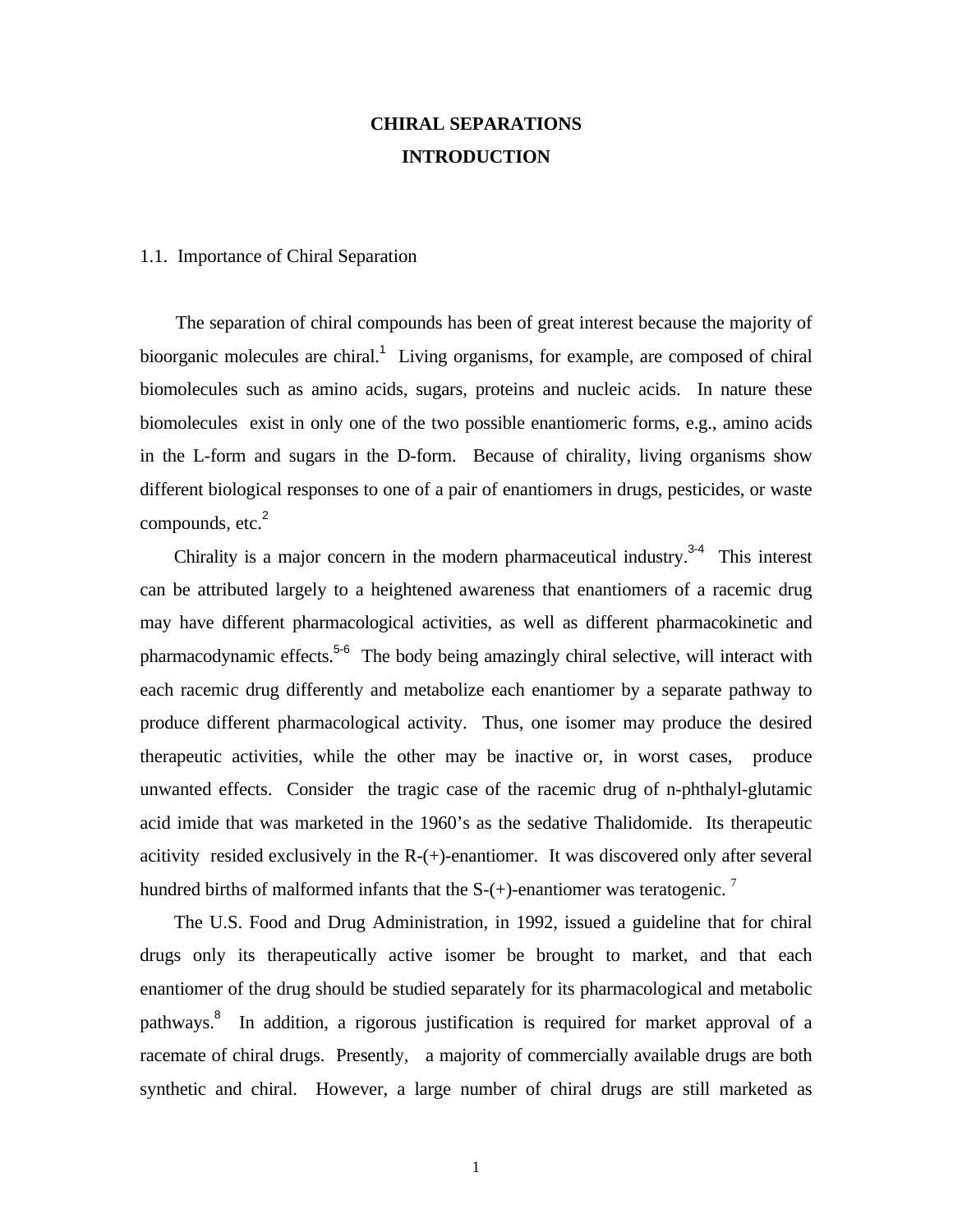racemic mixtures<sup>9-10</sup>. Nevertheless, to avoid the possible undesirable effects of a chiral drug, it is imperative that only the pure, therapeutically active form be prepared and marketed. Hence there is a great need to develop the technology for analysis and separation of racemic drugs.

Chiral compounds are also utilized for asymmetric synthesis<sup>11</sup>, i.e., for the preparation of pure optically active compounds. They are also used in studies for determining reaction mechanisms, as well as reaction pathways. Chiral compounds are also important in the agrochemical industries<sup>12-13</sup>.

 Current methods of enantiomeric analysis include such non-chromatographic techniques as polarimetry, nuclear magnetic resonance, isotopic dilution, calorimetry, and enzyme techniques. The disadvantages of these techniques are the need for pure samples, and no separation of enantiomers are involved. Quantitation, which does not require pure samples, and separation of enantiomers can be done simultaneously by either gas chromatography (GC) or high performance liquid chromatography (HPLC).<sup>14</sup>

 Chiral HPLC has proven to be one of the best methods for the direct separation and analysis of enatiomers<sup>15-16</sup>. It is more versatile than chiral GC because it can separate a wide variety of nonvolatile compounds. It provides fast and accurate methods for chiral separation, and allows on-line detection and quantitation of both mass and optical rotation of enantiomers if appropriate detection devices are used<sup>17-19</sup>. Current chiral HPLC methods are either direct, which utilizes chiral stationary phases (CSPs) and chiral additives in the mobile phase, or indirect, which involves derivatization of samples.<sup>20-22</sup> Direct chiral separations using CSPs are more widely used and are more predictable, in mechanistic terms, than those using chiral additives in the mobile phase<sup>23</sup>.

 To date nearly a hundred HPLC CSPs have been developed and are commercially available.<sup>21</sup> However, there is no single CSP that can be considered universal, i.e., has the ability to separate all classes of racemic compounds. Choosing the right CSP for the enantioseparation of a chiral compound is difficult. The decision relies mostly on empirical data $22-23$ . Most chiral separations achieved on CSPs, however, were obtained based upon the accumulated trial-and-error knowledge of the analyst, intuition, and often simply by chance. An alternative way of choosing a CSP is by using predictive empirical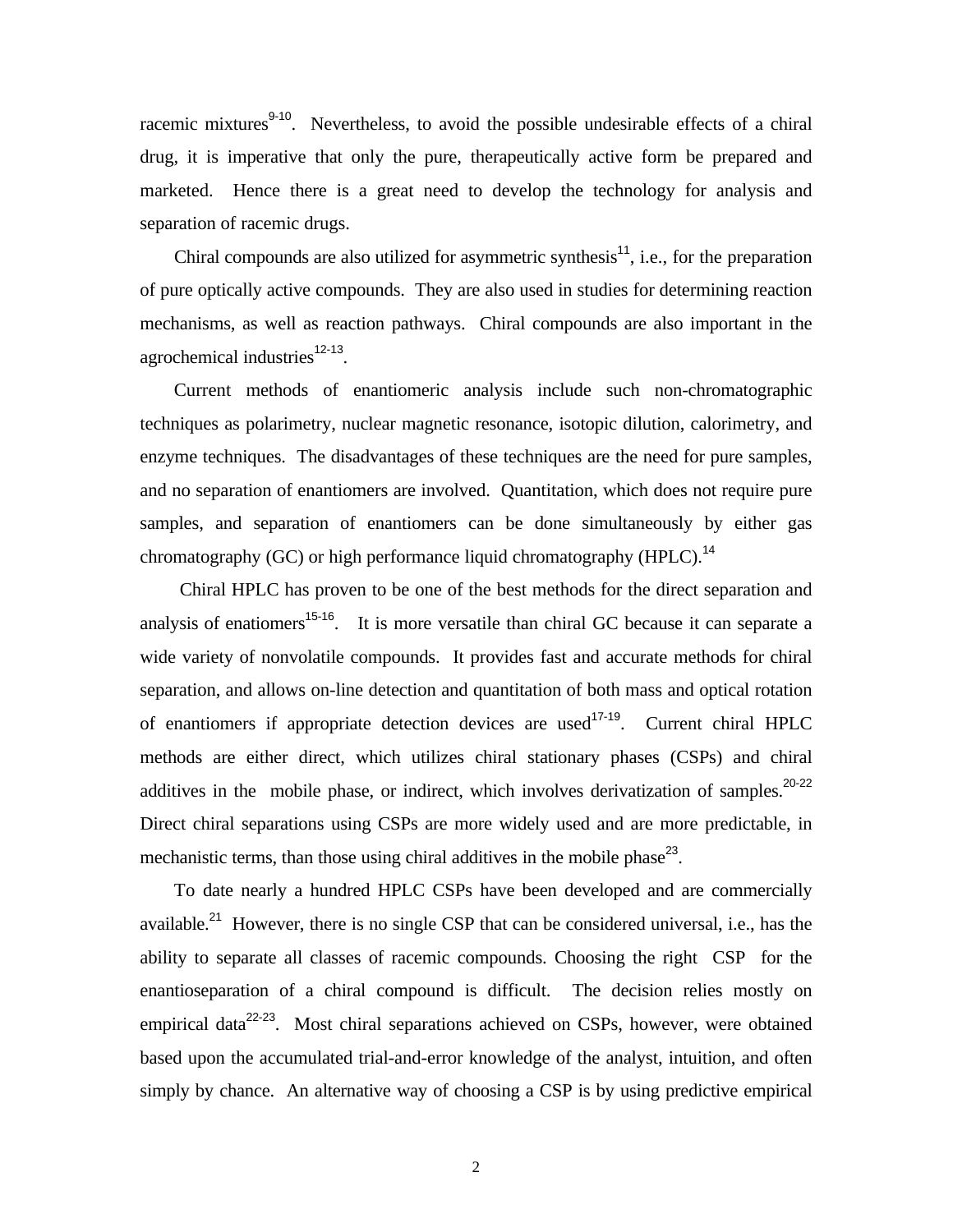rules that have been developed based on empirical structures  $24-26$ . Neither scheme of choosing a right CSP offers a guarantee for a successful enantiomeric separation. Although enantioseparation is hoped to be achieved by knowing the chemistry of the racemic analytes and the CSP sometimes, however, it does not work because the interactions of the mobile phase with both the racemic analyte and CSP have to be considered. All three components, analyte, CSP, and mobile phase, must be taken into consideration when developing a chiral separation method. The key, therefore, to a successful enantioseparation of a particular class of racemates on a given CSP is the understanding of the possible chiral recognition mechanisms $^{27-28}$ .

## 1.2 Nonsteroidal Anti-inflammatory Drugs of 2-Methylarylpropionic Acids (Profens)

 A variety of 2-arylmethylpropionic acids (profens) (Fig. 1) have been widely used as nonsteroidal anti-inflammatory drugs for the relief of acute and chronic rheumatoid arthritis and osteoarthritis, as well as for other connective tissue disorders and pains<sup>29-30</sup>. Examples are fenoprofen, ibuprofen, ketoprofen, flurbiprofen, and naproxen. Another profen (carprofen) has been studied here but is not yet commercially available. All are chiral and, except for naproxen, are marketed in racemic form. The chirality of these molecules arise from the  $sp^3$  - alpha carbon. Direct enantioseparations of profens have been of considerable interest because their anti-inflammatory and analgesic effects have been attributed almost exclusively to their S-enantiomers.<sup>31</sup> To avoid the unwanted effects of the R-enantiomer, the use of pure S-enantiomer of the profens is desirable. Hence development of a preparative scale separation direct enantiomeric analysis is important. Furthermore, some of the profens generally undergo a unidirectional in vivo chiral inversion<sup>32-36</sup> from the inactive R-enantiomer to the active S-form, as well as bidirectional chiral inversion<sup>37-39</sup>. The metabolic and pharmacokinetic studies of both isomers require direct enantioseparations.

 Enantioseparation of profens by HPLC has been studied extensively, using both indirect and indirect methods. In the indirect method, a racemic profen is derivatized to form diastereomers and then separated using a chiral column<sup>40-56</sup>. Whereas in the direct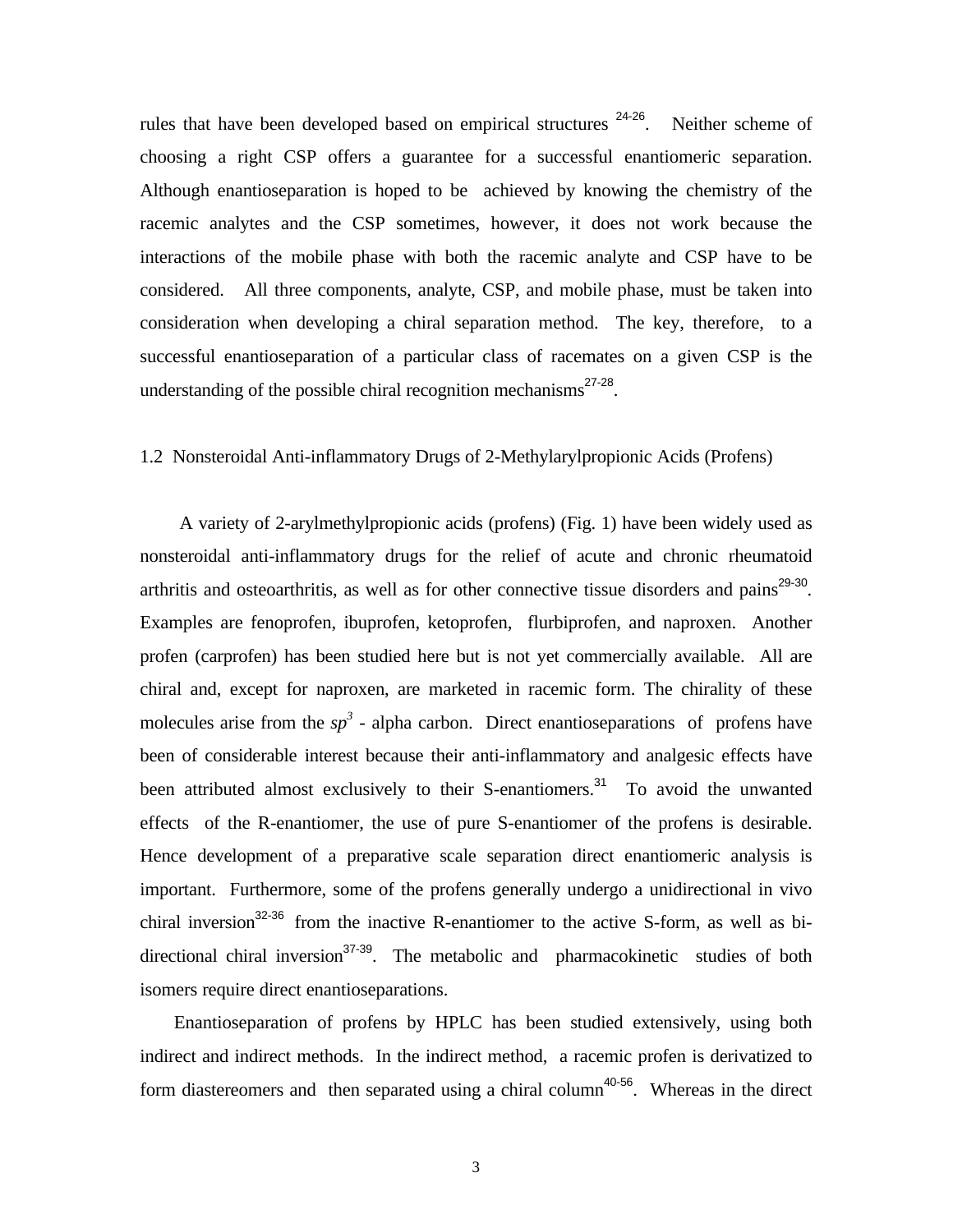



carprofen fenoprofen



**flurbiprofen ibuprofen**





Figure 1. Structures of racemic racemic 2-arylmethyl propionic acids (profens) analyzed.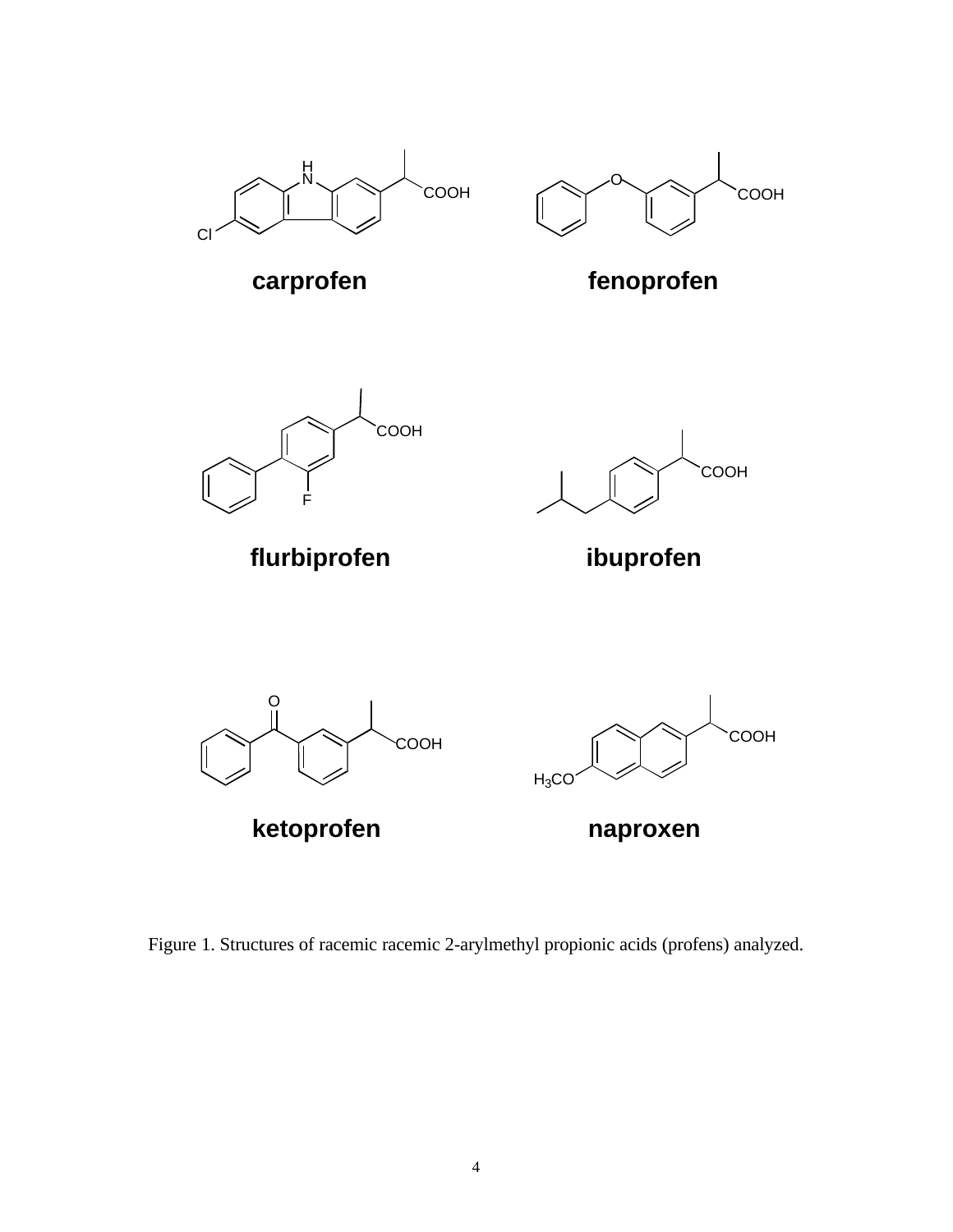method, there is no derivatization of profens, and CSPs are used to separate the isomers. At present numerous direct chiral separations of profens on HPLC chiral stationary phases have been reported. To mention some of the CSPs used for the enantioseparation of profens with aqueous buffer solutions as eluents are the  $\alpha_1$ -acid glycoprotein<sup>57-61</sup>, ovomucoid<sup>62-65</sup>, bovine serum albumin<sup>66</sup>, cyclodextrin<sup>67-68</sup>, and serum albumin<sup>69</sup>, and avidine<sup>70-71</sup>. Examples of the CSPs used for the separations of profens with normal phase eluents are the derivatized polysaccharides<sup>72-81</sup> adsorbed on macroporous silica gel such as Chiralcel OD, Chiralcel OJ, and Chiralpak AD.

 The enantiomeric separation of profens using tris(3,5-dimethylphenylcarbamate)s of amylose and cellulose coated on macroporous silica (ADMPC and CDMPC, respectively, which was later commercialized as Chiralpak AD and Chiralcel OD) (Fig. 2) was first studied by Okamoto *et al.*<sup>82</sup> Enantioseparations of ibuprofen, ketoprofen, flurbiprofen, and tiaprofenic acid were performed at varying compositions of hexane/2-propanol, but with 1% trifluoroacetic acid (TFA) of the total volume of mobile phase. In their work, all racemic profens were incompletely separated on CDMPC. On ADMPC, only flurbiprofen and tiaprofenic acids were completely enantioseparated. Ibuprofen was also completely enantioseparated on ADMPC, but only in its derivatized form. Chiral separations were completed in more than 15 minutes. Based on the racemic profens separated, ADMPC appears to have a superior enantioseparating ability.

Wainer *et al.*<sup>83</sup> studied on the enantioseparation of 2-alkylarylpropionic acids on Chiralpak AD, including the 2-arylmethylpropionic acids. They investigated the chiral recognition mechanism for the enantiomeric separations of these acids using quantitative structure-enantioselective retention relationship (QSERR). The retention data collected from the enantioseparation of racemic acids, with 95/5/1% hexane/2-propanol/TFA as eluents, were correlated to a series of molecular descriptors including the hydrogen bonding ability and aromaticity of the analytes. In this QSERR analysis, the influence of the nature of mobile phase on the structure of CSP and analyte is not considered. Based on their results the chiral recognition mechanism on Chiralpak AD mainly involves attractive interactions, primarily hydrogen bonding, and is conformationally driven.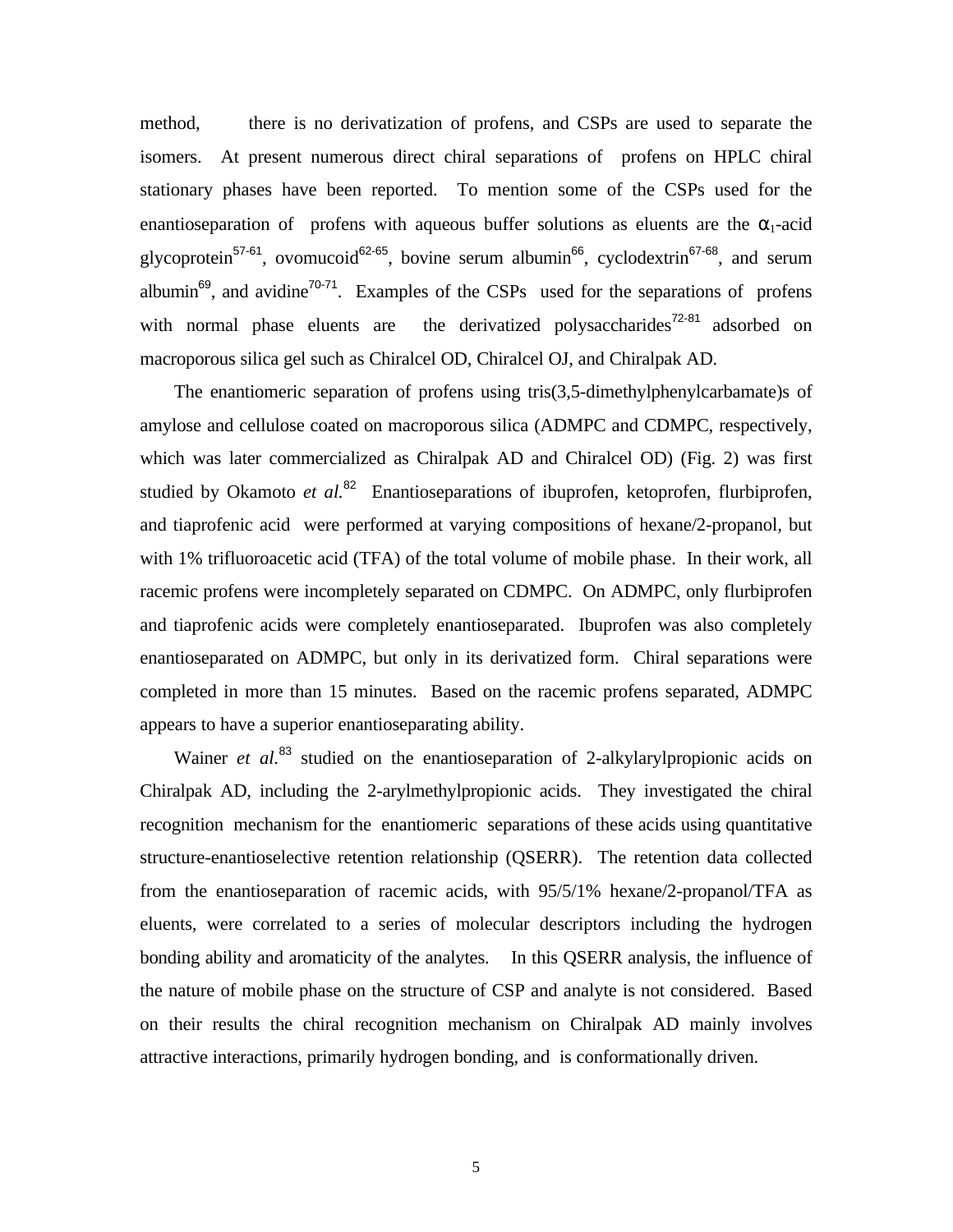



Figure 2. Structure of derivatized polysaccharide CSPs: (a) cellulose tris(3,5 dimethylphenylcarbamate) and (b) amylose tris(3,5-dimethylphenylcarbamate).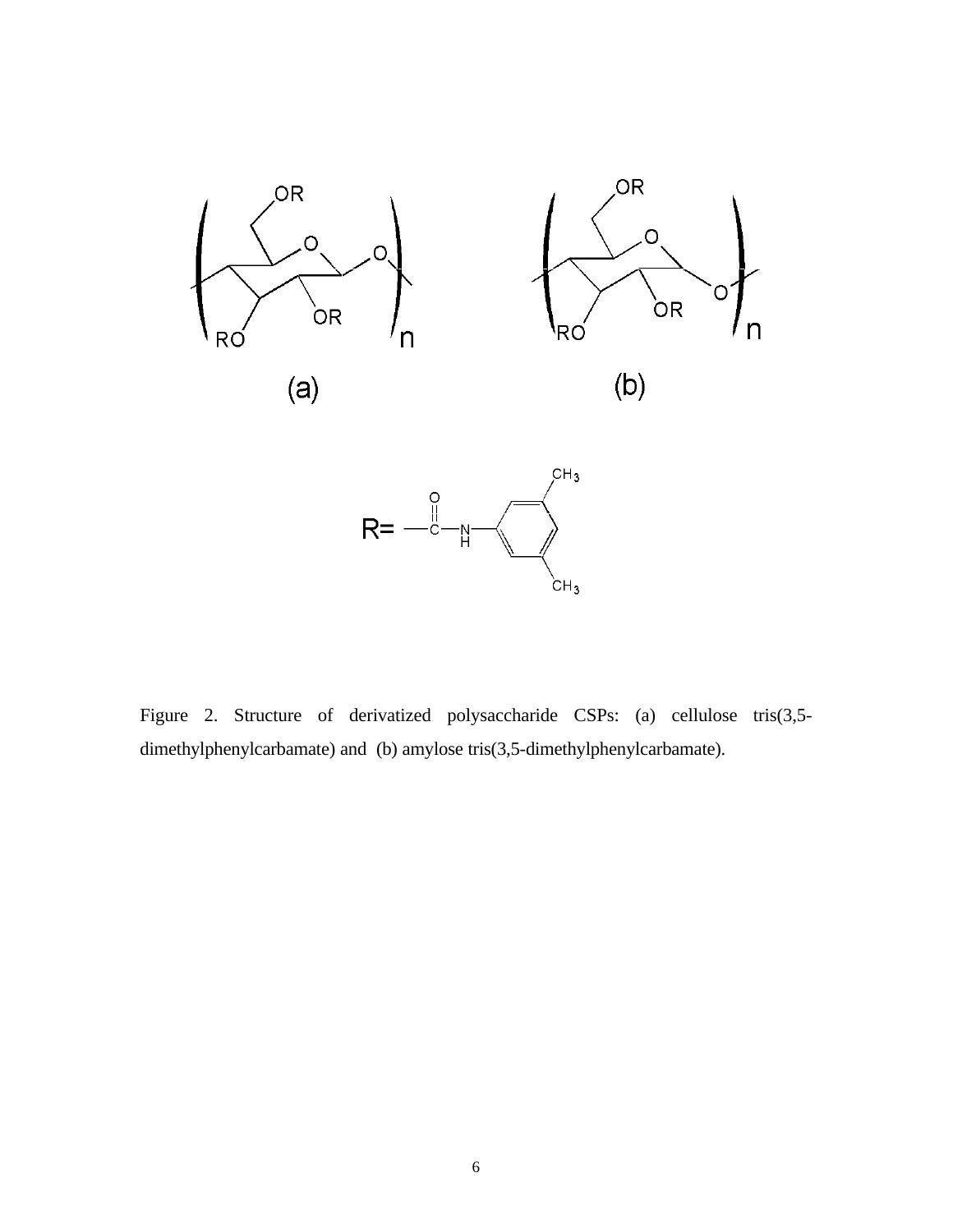## 1.3 Research Objectives

 There were several interrelated objectives in this dissertation. The first objective was to develop a systematic method for optimized separation of racemic profens geared for the analysis of both enantiomers. The chiral separation method should take only a short time and preferably use only inexpensive solvents. This study explored the enantioseparation of profens on Chiralpak AD and Chiralcel OD using a normal phase eluent of hexane, as the apolar solvent, and alcohol as the polar modifier. Carboxylic acids were studied as the acidic mobile phase modifiers. Variation of column temperatures are also investigated for optimization of enantioseparation of profens on both CSPs.

 Chiralpak AD and Chiralcel OD were the CSPs chosen in the study because, by virtue of the tris(3,5-dimethylphenylcarbamate)-D-glucose units as the chiral adsorbing sites, they are capable of interacting with the small racemic profens leading to chiral separation. In addition, since Chiralpak AD and Chiralcel OD have the same chiral adsorbing sites but are of different structures their enantioseparating abilities for profens are expected to be different, but complementary. That is, a profen that could be only partially enantioseparated in one CSP, hopefully could be well resolved in the other. Lastly, Chiralpak AD and Chiralcel OD both require a normal phase eluent that is well suited for the analysis of the pure S-enantiomer of profens.

 The second objective of this study was to investigate the influence of temperature on retention and enantioselectivity of profens on Chiralpak AD and Chiralcel OD. It is well known that a change in temperature alters retention and enantioselectivity, and thus enantiomer resolution<sup>84-86</sup>. From the retention behavior and the corresponding enantioselectivity, inferences can be drawn for the possible chiral recognition mechanism of profens on both CSPs. To achieve this result, the thermodynamic parameters differences in enthalpy, entropy, and Gibbs free energies for the association of enantiomers and CSP were measured.

 The third goal of this research was to explore the influence of mobile phase, both acidic and alcoholic modifiers, on the enantioseparation of profens and profen methyl esters on Chiralpak AD and Chiralcel OD. The general mechanisms for chiral recognition